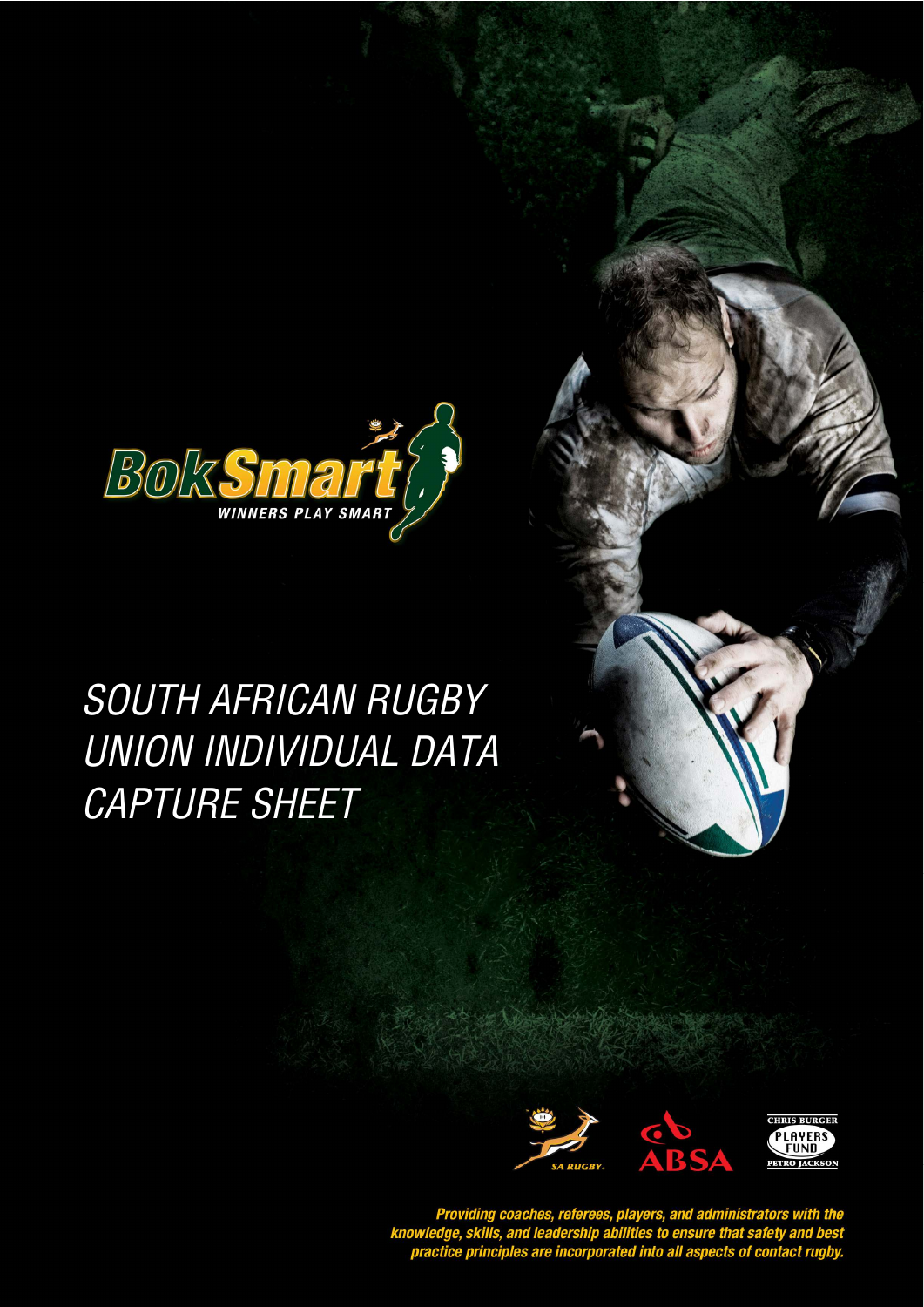**NAME:** \_\_\_\_\_\_\_\_\_\_\_\_\_\_\_\_\_\_\_\_\_\_\_\_\_\_\_**AGE:** \_\_\_\_\_\_ **SQUAD:** \_\_\_\_\_\_\_\_\_\_\_\_ **POSITION:** \_\_\_\_\_\_\_\_\_\_\_\_\_\_

| <b>DETAILS</b>                     | <b>TEST1</b>    |             | <b>TEST 2</b>   |                | <b>TEST 3</b>   |             |  |  |
|------------------------------------|-----------------|-------------|-----------------|----------------|-----------------|-------------|--|--|
| <b>ANTHROPOMETRY</b>               | Date:           |             | Date:           |                | Date:           |             |  |  |
| Height (cm)                        |                 |             |                 |                |                 |             |  |  |
| Weight (kg)                        |                 |             |                 |                |                 |             |  |  |
| <b>SKINFOLDS(mm)</b>               |                 |             |                 |                |                 |             |  |  |
| Bicep                              |                 |             |                 |                |                 |             |  |  |
| Tricep                             |                 |             |                 |                |                 |             |  |  |
| Subscapula                         |                 |             |                 |                |                 |             |  |  |
| Suprailiac                         |                 |             |                 |                |                 |             |  |  |
| Abdominal                          |                 |             |                 |                |                 |             |  |  |
| cm up leg for thigh<br>measurement |                 |             |                 |                |                 |             |  |  |
| Thigh                              |                 |             |                 |                |                 |             |  |  |
| Calf                               |                 |             |                 |                |                 |             |  |  |
| <b>CIRCUMFERENCES (cm)</b>         |                 |             |                 |                |                 |             |  |  |
| Mid thigh                          |                 |             |                 |                |                 |             |  |  |
| Calf                               |                 |             |                 |                |                 |             |  |  |
| Forearm                            |                 |             |                 |                |                 |             |  |  |
| <b>FLEXIBILITY</b>                 | $\mathsf{R}$    | L           | $\overline{R}$  | L              | $\mathsf R$     | L           |  |  |
| Sit & Reach (cm)                   |                 |             |                 |                |                 |             |  |  |
| <b>SLR</b>                         |                 |             |                 |                |                 |             |  |  |
| Illiopsoas                         |                 |             |                 |                |                 |             |  |  |
| Quadriceps                         |                 |             |                 |                |                 |             |  |  |
| <b>POWER</b>                       | Reach<br>height | Jump height | Reach<br>height | Jump<br>height | Reach<br>height | Jump height |  |  |
| Vertical Jump (cm)                 |                 |             |                 |                |                 |             |  |  |
| Standing broad jump (cm)           | Trial 1         | Trial 2     | Trial 1         | Trial 2        | Trial 1         | Trial 2     |  |  |
|                                    |                 |             |                 |                |                 |             |  |  |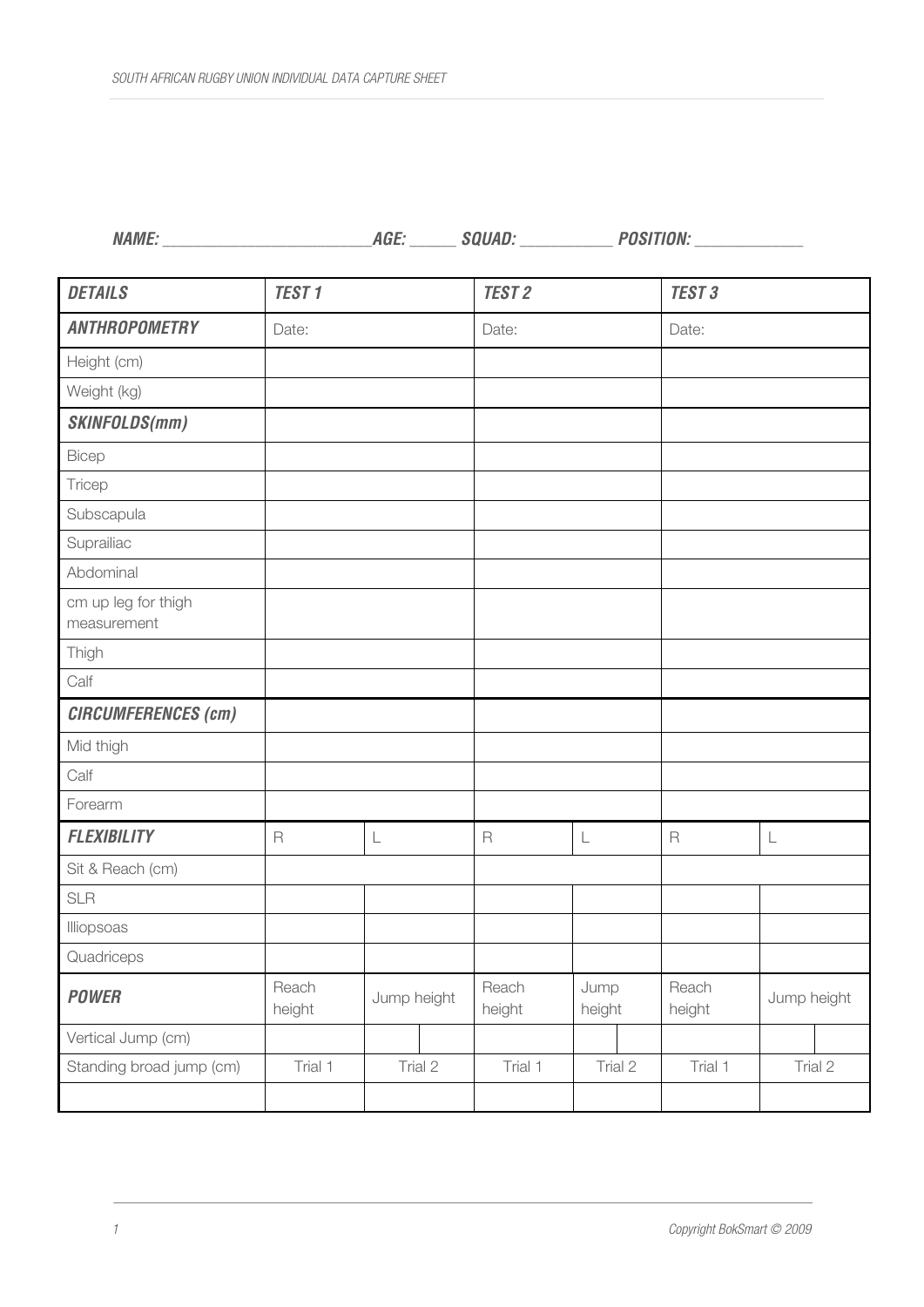| <b>SPEED</b>                               | Trial 1 |         | Trial 2 |         | Trial 1 |         | Trial 2 |         | Trial 1 |         | Trial 2 |         |  |
|--------------------------------------------|---------|---------|---------|---------|---------|---------|---------|---------|---------|---------|---------|---------|--|
|                                            | 10      | 40      | 10      | 40      | 10      | 40      | 10      | 40      | 10      | 40      | 10      | 40      |  |
| 10 & 40M speed (sec)                       |         |         |         |         |         |         |         |         |         |         |         |         |  |
| <b>AGILITY</b>                             |         | Trial 1 |         | Trial 2 |         | Trial 1 |         | Trial 2 |         | Trial 1 |         | Trial 2 |  |
| Illinois agility (sec)                     |         |         |         |         |         |         |         |         |         |         |         |         |  |
| <b>MUSCLE STRENGTH</b>                     | Wt      |         | Reps    |         | Wt      |         | Rep     |         | Wt      |         | Rep     |         |  |
| Bench Press (kg)                           |         |         |         |         |         |         |         |         |         |         |         |         |  |
| Parallel Squat (kg)                        |         |         |         |         |         |         |         |         |         |         |         |         |  |
| <b>MUSCLE ENDURANCE</b>                    |         |         |         |         |         |         |         |         |         |         |         |         |  |
| Pull ups (max)                             |         |         |         |         |         |         |         |         |         |         |         |         |  |
| Flexed arm hang (sec)                      |         |         |         |         |         |         |         |         |         |         |         |         |  |
| Push ups (60 sec)                          |         |         |         |         |         |         |         |         |         |         |         |         |  |
| Sit ups (120 sec)                          |         |         |         |         |         |         |         |         |         |         |         |         |  |
| Sit ups (60 sec)                           |         |         |         |         |         |         |         |         |         |         |         |         |  |
| <b>CARDIORESPIRATORY</b><br><b>FITNESS</b> | Test 1  |         |         | Test 2  |         |         | Test 3  |         |         |         |         |         |  |
| Multistage shuttle run<br>(shuttles)       |         |         |         |         |         |         |         |         |         |         |         |         |  |
| 3km time trial (minutes and<br>seconds)    |         |         |         |         |         |         |         |         |         |         |         |         |  |
| <b>REPEAT SPRINT ABILITY</b>               |         |         |         |         |         |         |         |         |         |         |         |         |  |
| 5m shuttle run                             | Test 1  |         | Test 2  |         | Test 3  |         |         |         |         |         |         |         |  |
| Run1                                       |         |         |         |         |         |         |         |         |         |         |         |         |  |
| Run2                                       |         |         |         |         |         |         |         |         |         |         |         |         |  |
| Run3                                       |         |         |         |         |         |         |         |         |         |         |         |         |  |
| Run4                                       |         |         |         |         |         |         |         |         |         |         |         |         |  |
| Run5                                       |         |         |         |         |         |         |         |         |         |         |         |         |  |
| Run6                                       |         |         |         |         |         |         |         |         |         |         |         |         |  |